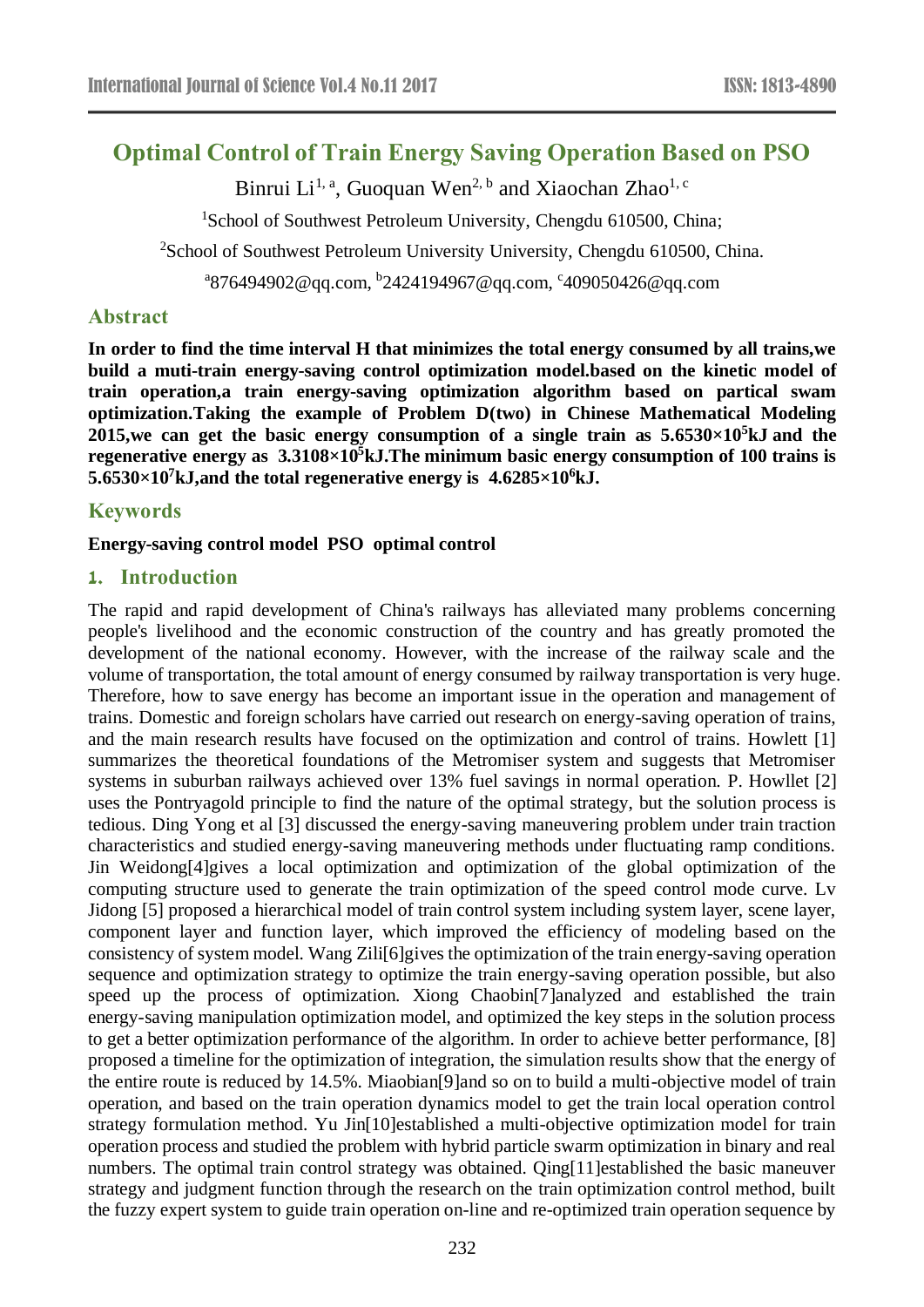using offline genetic algorithm. In practical application Achieved good results. The above algorithm has the characteristics of fast convergence and good effect of optimization. However, the model is simpler. In this paper, a new optimization control model is proposed and solved by PSO to obtain satisfactory results.

#### **2. Optimal control model for multi-trains in energy-saving operation**

#### **2.1 Train dynamics model**

Train in operation, in line with Newton's law of kinematics. The forces can be divided into four categories: gravity G in the vertical orbit of the force component and by the orbit offset, parallel to the track direction can be classified into the total train running resistance W. Train traction is F, train braking force is B. The following is a description of these forces [12]: train traction F (kN) formula is:

$$
F = \mu F_{\text{max}} \tag{1}
$$

Where  $\mu$  is the actual output of the traction acceleration and the percentage of maximum acceleration, Fmax is the maximum traction force (KN) and satisfies:

$$
F_{\text{max}} = \begin{cases} 203 & 0 \le v \le 51.5 \, \text{km} \, / \, h \\ -0.002032 \, v^3 + 0.4928 \, v^2 \\ -42.13 \, v + 1343 \, , \\ 51.5 < v \le 80 \, \text{km} \, / \, h \end{cases} \tag{2}
$$

The total train running resistance W (N) formula is:

$$
\begin{cases}\nW = (w_0 + w_1) \times g \times M / 1000 \\
w_0 = A + Bv + Cv^2 \\
w_1 = w_i + w_c \\
w_i = i \\
w_c = c / R\n\end{cases}
$$
\n(3)

Where A, B and C are the resistance polynomial coefficients, v is the train speed, R is the radius of curvature (m), c is the empirical constant (often 600) that comprehensively reflects many factors that affect the resistance of the curve, M is the mass of the train , g is the acceleration of gravity. Train braking force B (KN) formula is:

$$
B = \mu B_{\text{max}} \tag{4}
$$

Where, Bmax is the maximum braking force, and satisfy:

$$
B_{\text{max}} = \begin{cases} 166 & 0 \le v \le 77 \, \text{km/h} \\ 0.1343 \, v^2 - \\ 25.07 \, v + 1300 & 77 < v \le 80 \, \text{km/h} \end{cases} \tag{5}
$$

#### **2.2 Model establishment**

Based on Newtonian kinetic knowledge and energy consumption law can be obtained train energy consumption formula:

$$
E = \int_0^T \mu_F v(t) F(t) dt
$$
 (6)

The differential equation is: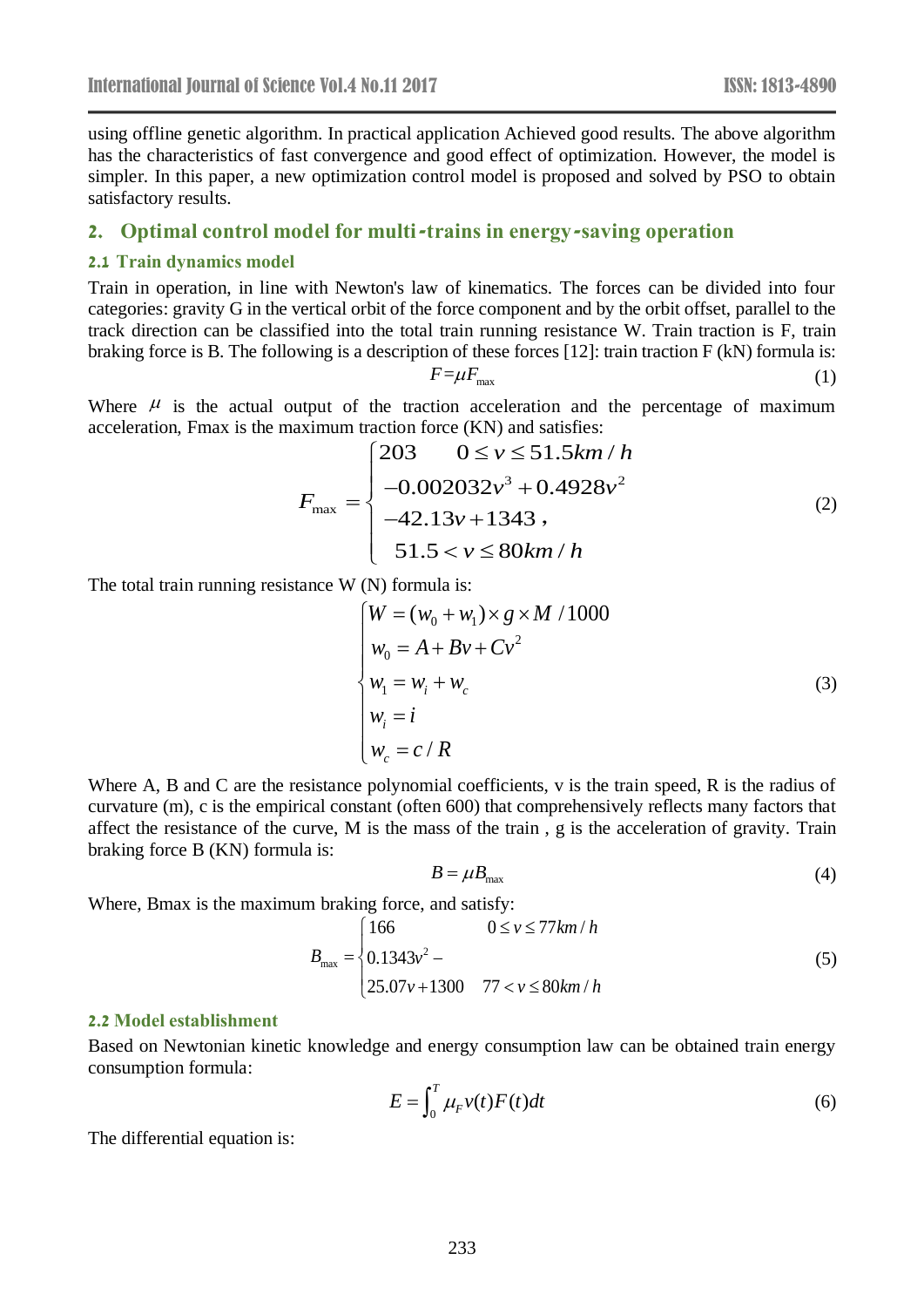$$
\begin{cases}\n\frac{ds}{dt} = v \\
\frac{dv}{dt} = \mu_F F(v) - \mu_B B(v) - (w_0 + w_1)g\n\end{cases}
$$
\n(7)

Meanwhile, the constraints of each parameter involved in the operation of the train are as follows:

$$
L = \int_0^T v(t)dt
$$
  
\n
$$
v(0) = v(T) = 0
$$
  
\n
$$
0 \le \mu_F \le 1
$$
  
\n
$$
0 \le \mu_B \le 1
$$
  
\n
$$
0 \le v \le v_{\text{max}}
$$
\n(8)

In summary, the establishment of multi-train energy-saving control optimization model is as follows: min  $E_1 = E + E$ <sub>used</sub>

$$
s.t. \begin{cases} \sum_{k=1}^{99} h_k = T_0 \\ H_{\min} \le h_k \le H_{\max}, k = 1, 2, ..., 99 \\ V_{\lim i} = \min(V_{\text{line}} \sqrt{2LB_e}) \\ D_{\min} \le D_i \le D_{\max}, i = 2, 3, ..., 13 \\ T_1 = T + D = T + \sum_{i=2}^{13} D_i \end{cases}
$$
(9)

Where E represents the energy consumption caused by the four forces when the train is running, and in this question, it is considered that the energy consumption of each train is the same, which is expressed as 100  $E_{j} = 100E_{j}$ *j*  $E = \sum E_{i} = 100E$ Ξ,  $=\sum E_i = 100E_i$ , Eused represents the regenerative energy utilized by the multi-train

train during braking, while only 95% of the regenerative energy generated during operation can be utilized, expressed as:

$$
\begin{cases}\nE_{used} = E_{reg}.t_{overlap} / t_{brake} \\
E_{reg} = (E_{mech} - E_f).95\% \n\end{cases}
$$
\n(10)

Among them, Emech said the braking process changes in the amount of mechanical energy, mechanical energy here for the train, the main consideration of train energy and train gravity potential. For time toverlap, which is mainly affected by train braking and train acceleration time, which is affected by the train departure time H of each train, which satisfies:

$$
\begin{cases} \sum_{k=1}^{99} h_k = T_0 \\ H_{\min} \le h_k \le H_{\max}, k = 1, 2, ..., 99 \end{cases}
$$
 (11)

Trains in tracking operation, in order to ensure safety, in the original maximum operating speed limit, for tracking the train (after the car) also has the speed limit to prevent rear-end collision occurred, the specific formula is expressed as:

$$
V_{\text{limit}} = \min(V_{\text{line}} \sqrt{2LB_e}) \tag{12}
$$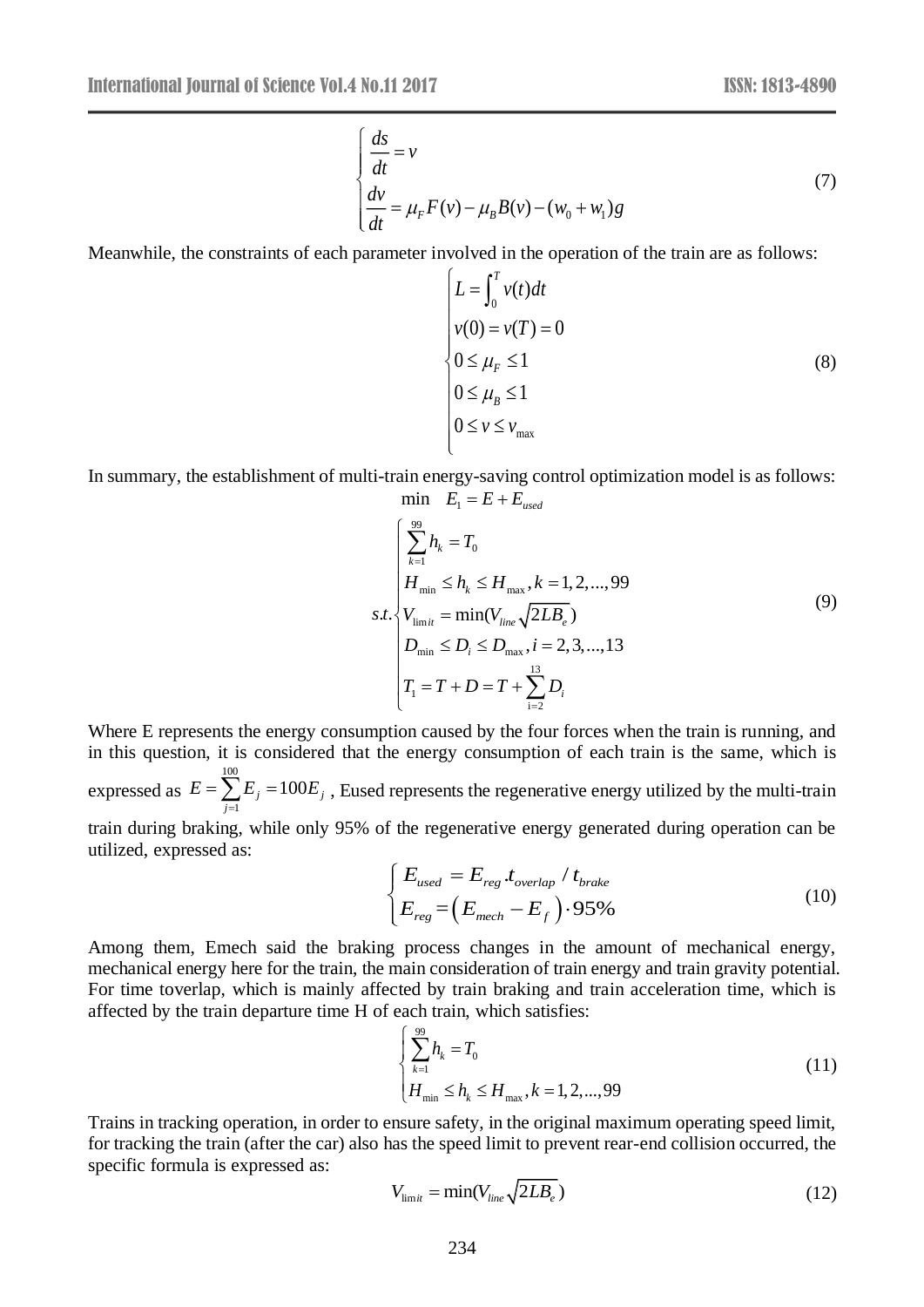When establishing an optimization model to find the interval H that minimizes the total energy consumption of all trains, we find that there are totally 99 kinds of H, ie, h1, h2, ..., h99, and the interval H has a certain limit. When the second is the research Hypothes is  $H_{\text{max}} - H_{\text{min}} = n$ , then H

has a total of 99 1 *i i*  $N = \sum n$ т,  $=\sum_{i=1}^{n} n_i$  kinds of combinations, ni said the number of hi in seconds for the unit of

#### study.

Interval time H mainly affects the utilization of regenerative energy. After the first combination of 99 hi is determined, there are also 99 cases of corresponding utilized Eused, and then the combination is repeated to determine the minimum energy consumption interval H.

## **3. Algorithm**

Model (9) is an optimal control problem, subject to many restrictions. It is difficult to solve the problem using the Pontryagimian maximum principle. Therefore, the model (9) is discretized and solved by evolutionary algorithm. In this paper, particle swarm optimization algorithm [13] to solve the model. Particle swarm optimization algorithm is an evolutionary computation technique. From the behavior of bird foraging behavior. Particle swarm optimization algorithm's basic idea is to find the optimal solution through the collaboration and information sharing among individuals in the group.

Algorithm flow is as follows:

1) Initialize a population of particles (population size N), including random position and velocity;

2) evaluate the fitness of each particle;

3) For each particle, compare its fitness value with its best position pbest, and if it is better, use it as the current best position pbest;

4) For each particle, compare its fitness value with its best position gbest, if it is better, then use it as the current best position gbest;

5) According to the formula  $x_i = x_i + v_i$ 

 $v_i = \omega \times v_i + c_1 \times rand(\times (pbest_i - x_i) + c_2 \times rand(\times (gbest_i - x_i))$ 

Adjust particle velocity and position;

6) did not reach the end of the condition then turn to step 2).

The iterative termination condition is generally chosen according to the specific problem as the maximum number of iterations Gk or (and) the optimal location searched for by the population of particles to meet the predefined minimum adaptation threshold.

# **4. Case study**

Taking the third question of Question D in National Mathematical Modeling Contest 2015 as an example [12], it is assumed that 100 trains depart from station A1 with interval  $H = \{h1, ..., h99\}$ , track and run through A2, A3, ... Reach the A14 station, stop in the middle of each station at least Dmin seconds, up to Dmax seconds. The variation range of each component of the interval H is Hmin seconds to Hmax seconds. Please build an optimization model and look for the interval H that minimizes the total energy consumed by all trains. It is required that the interval between the departure time of the first train and the departure time of the last train be  $T0 = 63900$  seconds, and that the total running time from A1 station to A14 station is unchanged, both of which are 2086s (including the stopping time). "Train parameters .xlsx" and "Line parameters .xlsx". see attached. After the current train runs between 14 stations, it is considered for safety. The latter column has speed limits. Take a train as an example, its speed limit is expressed as follows: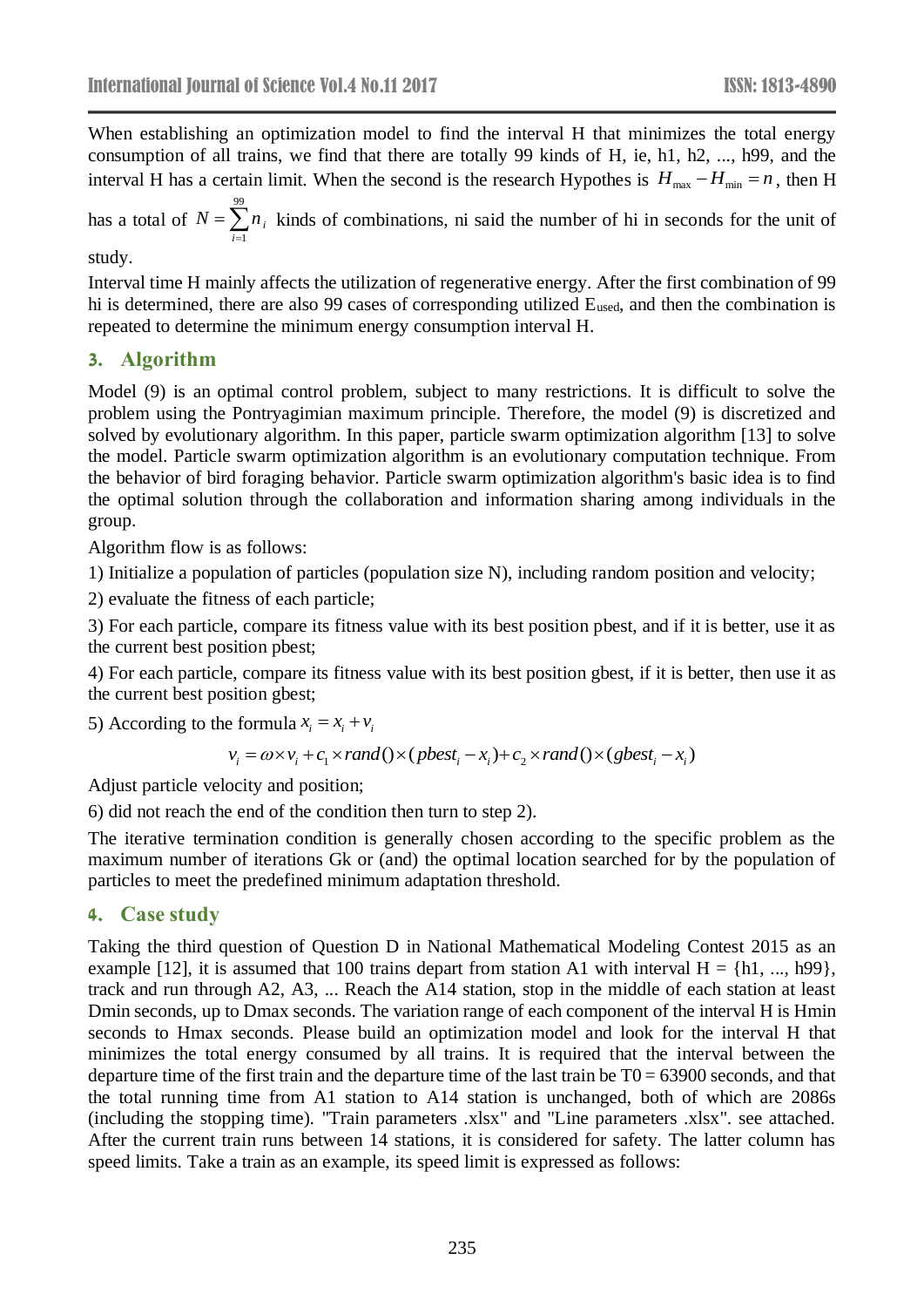

Fig.1 A rear train speed limit diagram

There is speed limit between trains in the stations. At the same time, when trains run between stations in the trains, there are speed restrictions for safety reasons. The running speed of the trains should meet the requirements of two speed limits. The concrete manifestation is the following figure:



Fig.2 Multi-train speed time limit chart

After determining the basic energy consumption of the train, in order to obtain the regenerative energy due to the departure interval, the PSO Particle Swarm Optimization (PSO) algorithm is used to simulate the distribution of time intervals. The fitness curve is as follows:



 Fig.3 Evolutionary algebra and fitness diagram Finally get a schematic diagram of the interval time H, as shown below: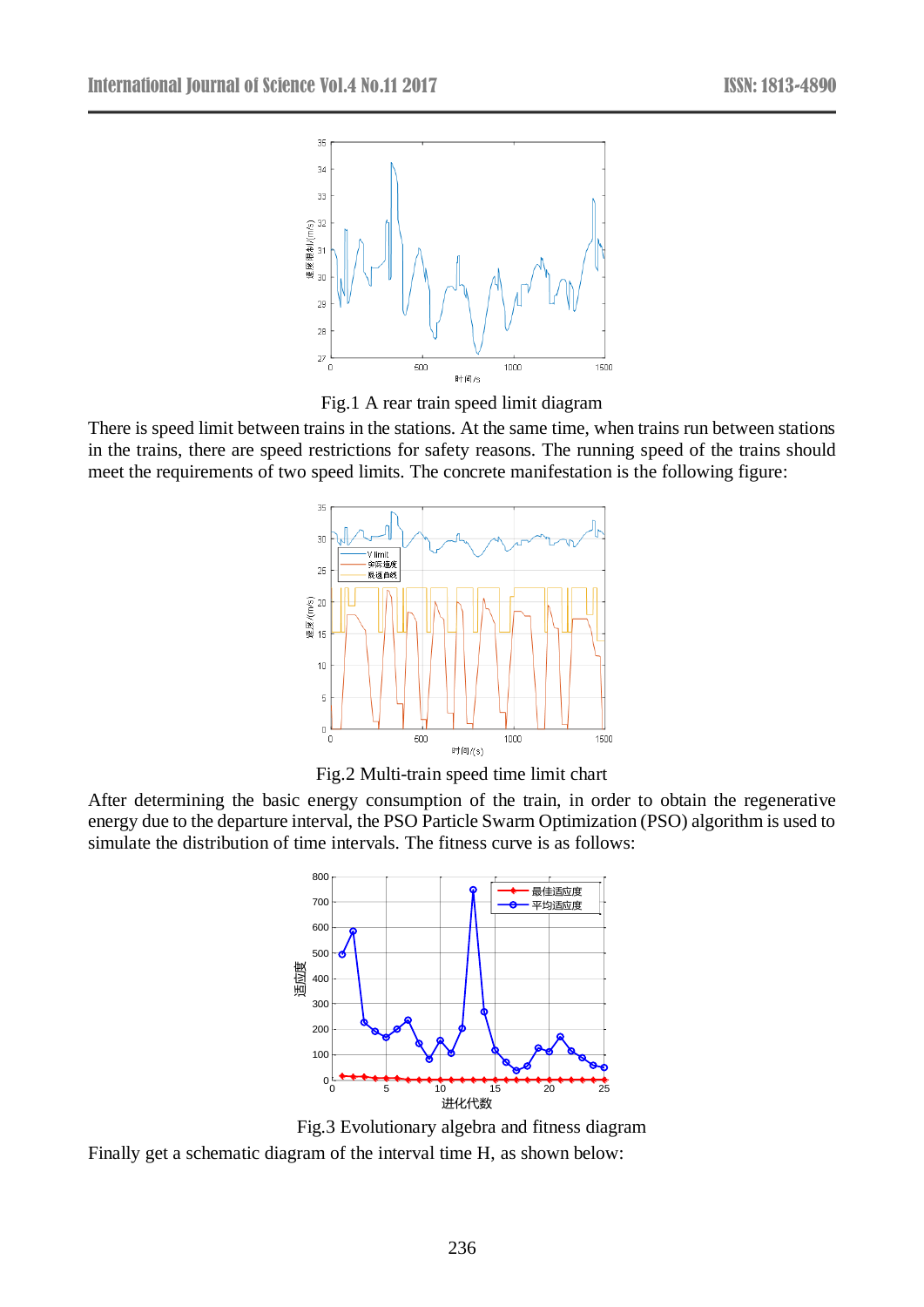



Starting from the total energy consumption of single train, the basic energy consumption of a single train is  $5.6530 \times 10^5$  kJ and the regenerative energy is  $3.3108 \times 10^5$  kJ when the departure intervals of all trains are the same, and then considering the actual departure time interval, different The time interval affects the regeneration energy through the formula corresponding to toverlap. Under this optimization result, the minimum basic energy consumption of 100 trains is  $5.6530 \times 10^7$ kJ, and the total renewable energy is  $4.6285 \times 10^6$ kJ.

# **5. Conclusion**

In this paper, multi-train optimization algorithm for energy-saving train conducted in-depth study, the construction of a multi-train energy control optimization model. Using PSO Particle Swarm Optimization algorithm to control the train global operation control strategy. By PSO Particle Swarm Optimization, you get a set of time intervals that are as energy-efficient as possible. The results show that the optimization method used in this paper can get a satisfactory control strategy.

# **References**

- [1] Howlett P G, Milroy I P, Pudney P J. Energy-efficient train control [M]. Springer, 1994.
- [2] P. Howllet, An Optimal Strategy for the Control of A Train [J], [Journal of the Australian](http://journals.cambridge.org/action/displayJournal?jid=ANZ)  [Mathematical Society. Series B. Applied Mathematics,](http://journals.cambridge.org/action/displayJournal?jid=ANZ) Volume 31, Issue 04, April 1990, pp. 454-471.
- [3] Y.Ding. Study on Train Movement Simulation for Saving Energy [J]. Journal of Beijing Jiaotong University, 2004, 28(2):76-81.
- [4] W.D.Jin, et al. Study on Intell igent Computation of Velocity Schema Curve of Optimization Operation for Train[J]. Journal of Railway, 1998(5):47-52.
- [5] J.D. Lv. Hierarchical Fotmal Modeling and Verification Train Control System.(MS Beijing Jiaotong University[D],China,2011).
- [6] Z.L.Wang.An Optimal Operating Method of Train Running for Saving Energy[J]. Journal of Southwest Jiaotong University,1994,29(3):275-280.
- [7] C.B.Xiong. Energy-saving Control for Trainbased on GSO Algorithm.(MS Southwest Jiaotong University[D],China 2014).
- [8] Su S, Li X, Tang T, et al. A Subway Train Timetable Optimization Approach Based on Energy-Efficient Operation Strategy[J]. IEEE Transactions on Intelligent Transportation Systems, 2013, 14(2):883-893.